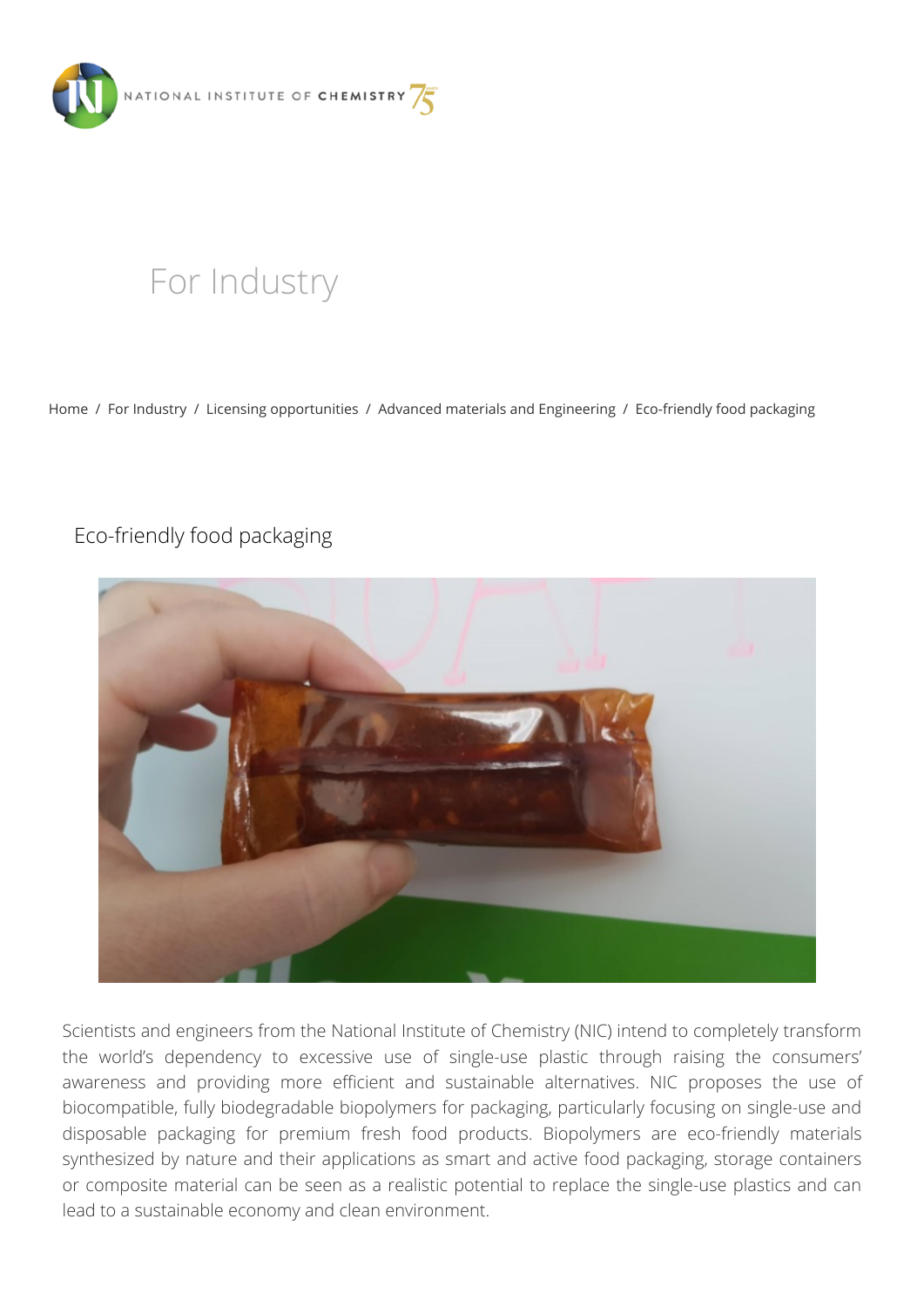# Technology

Biopolymers are nature-based, non-toxic and possess antimicrobial and antifungal activities together with good mechanical properties. Furthermore, the technology can be updated with biopolymer based smart sensors for moisture, temperature and microbiological contamination. All these characteristics are advantageous in food packaging industry, since our smart packaging involves a combination of specialized materials, science and technology, and has the power to reduce food waste, increase the shelf life of foodstuffs, reduce loss, damage, waste and cost in supply chain.

#### Advantages/novelties

- Packaging is produced from a natural, widely available raw material,
- Packaging is biocompatible with incorporated active properties,
- Edible packaging options are available,
- After use the packaging can be disposed on site or in the bio-waste in days.

#### Developed by:

Department of Catalysis and Chemical Reaction Engineering

#### Research team:

dr. Uroš Novak

# Cooperation type

R&D cooperation and technology licensing opportunity

# State of the Technology

Laboratory tested

# [Services](https://www.ki.si/en/for-industry/services/)

[Our partners](https://www.ki.si/en/for-industry/our-partners/)

[Achievements](https://www.ki.si/en/for-industry/achievements/)

#### [Licensing opportunities](https://www.ki.si/en/for-industry/licensing-opportunities/)

[Biotechnology and health](https://www.ki.si/en/for-industry/licensing-opportunities/biotechnology-and-health/)

[Advanced materials and Engineering](https://www.ki.si/en/for-industry/licensing-opportunities/advanced-materials-and-engineering/)

[Active graphene based food packaging](https://www.ki.si/en/for-industry/licensing-opportunities/advanced-materials-and-engineering/active-graphene-based-food-packaging/)

[Chemical Reaction and Reactor Engineering](https://www.ki.si/en/for-industry/licensing-opportunities/advanced-materials-and-engineering/chemical-reaction-and-reactor-engineering/)

- [Authentication of vanillin using 2H SNIF-NMR method](https://www.ki.si/en/for-industry/licensing-opportunities/advanced-materials-and-engineering/authentication-of-vanillin-using-2h-snif-nmr-method/)
- [Porous polymers](https://www.ki.si/en/for-industry/licensing-opportunities/advanced-materials-and-engineering/porous-polymers/)